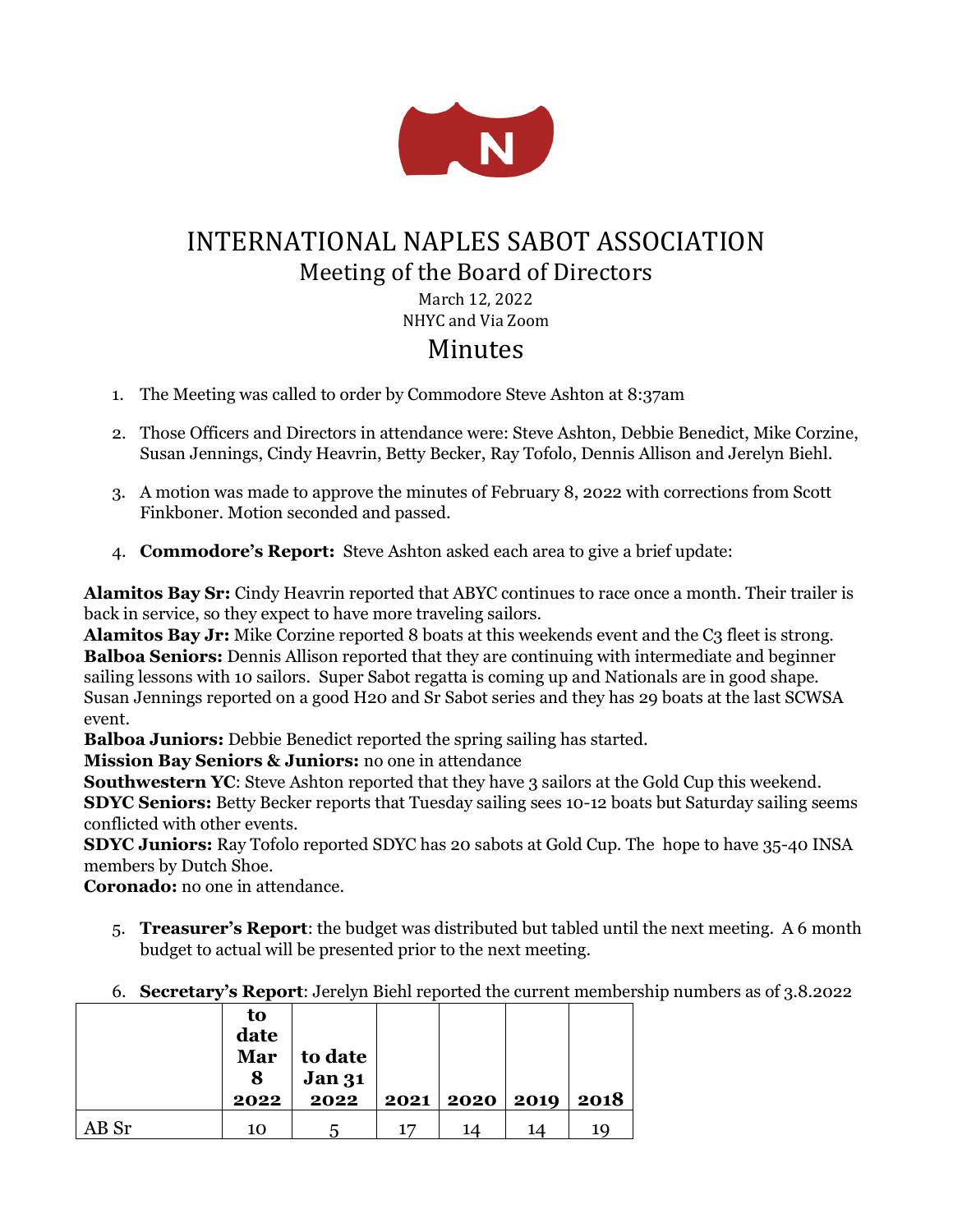| AB Jr          | 14             | 7              | 17           | 22             | 25           | 33  |
|----------------|----------------|----------------|--------------|----------------|--------------|-----|
| Balboa Sr      | 27             | 17             | 31           | 31             | 26           | 35  |
| Balboa Jr      | 61             | 32             | 126          | 132            | 130          | 156 |
| Mission Bay Sr | 15             | 11             | 17           | 14             | 11           | 15  |
| Mission Bay Jr | 9              | 3              | 38           | 37             | 31           | 35  |
| SWYC Jr        | 10             | 3              | 20           | 19             | 11           | 8   |
| SWYC Sr        | 1              | $\mathbf 0$    | $\mathbf 0$  | $\mathbf{1}$   | 1            |     |
| SDYC Sr        | 12             | 5              | 22           | 22             | 26           | 33  |
| SDYC Jr        | 25             | $\overline{2}$ | 37           | 44             | 42           | 43  |
| Coronado Jr    | 4              | $\overline{2}$ | 13           | 11             | 11           | 8   |
| Coronado Sr    | $\mathbf 0$    | $\mathbf{O}$   | $\mathbf{1}$ | $\mathbf{1}$   |              |     |
| At Large       | $\overline{2}$ | 0              | 6            | $\overline{2}$ | $\mathbf{2}$ |     |

| 190 | . రా |  | $345$   350   330   385 |  |  |
|-----|------|--|-------------------------|--|--|
|-----|------|--|-------------------------|--|--|

**Yearbook**: so far we have several commitments for advertisers and asked for any additional supporters. Please contac[t Jerelyn@odmsail.com](mailto:Jerelyn@odmsail.com) if you have anyone interested.

7. **Chief Measurer's Report**: Eric Heim was unable to attend, but his Measurer's report was distributed with the agenda.

No new boats measured since last meeting. There are 2 that I need to do soon. Still working on getting previously measured boats a valid certificate as needed.

**We really need to get volunteers to join the Measurement Committee.** I have reached out to Jr Directors and other involved individuals, but have made very little headway. The best thing would be if each person from the board could go through a rolodex and find someone who may be interested. Most important for the Newport and Long Beach fleets, but Mission Bay and Coronado should be represented as well. Jr Parents are *ideal* candidates…

Confirmed days and venues for pre Nationals measurement are as follows:

Sr Nationals North(BYC), May 14th

Sr Nationals South, May 17th and 24th (after regular SDYC Tuesday racing)

Sr Nationals Final, June 3rd (day before regatta), 4th small window morning of.

Regatta is June 4-5th

Jr Nationals North, July 16th (Newport) and 17th (Long Beach)

Jr Nationals South (CYC), July 23rd

Jr Nationals Final, Aug 1st (day before regatta)

Regatta begins Aug 2nd

*Huge Thanks to Dennis for organizing the measurement days at BYC and lining up volunteers!*

**1. Old Business**

### **2022 Championship Schedule**

**Sr Nationals: BYC – June 4-5, 2022:** NOR and registration will open April 1. There will be a silent auction and shirts & hats presold. Dinners provided both nights.

**Jr Nationals: LBYC – August 2-5, 2022:** LBYC is moving along with plans.